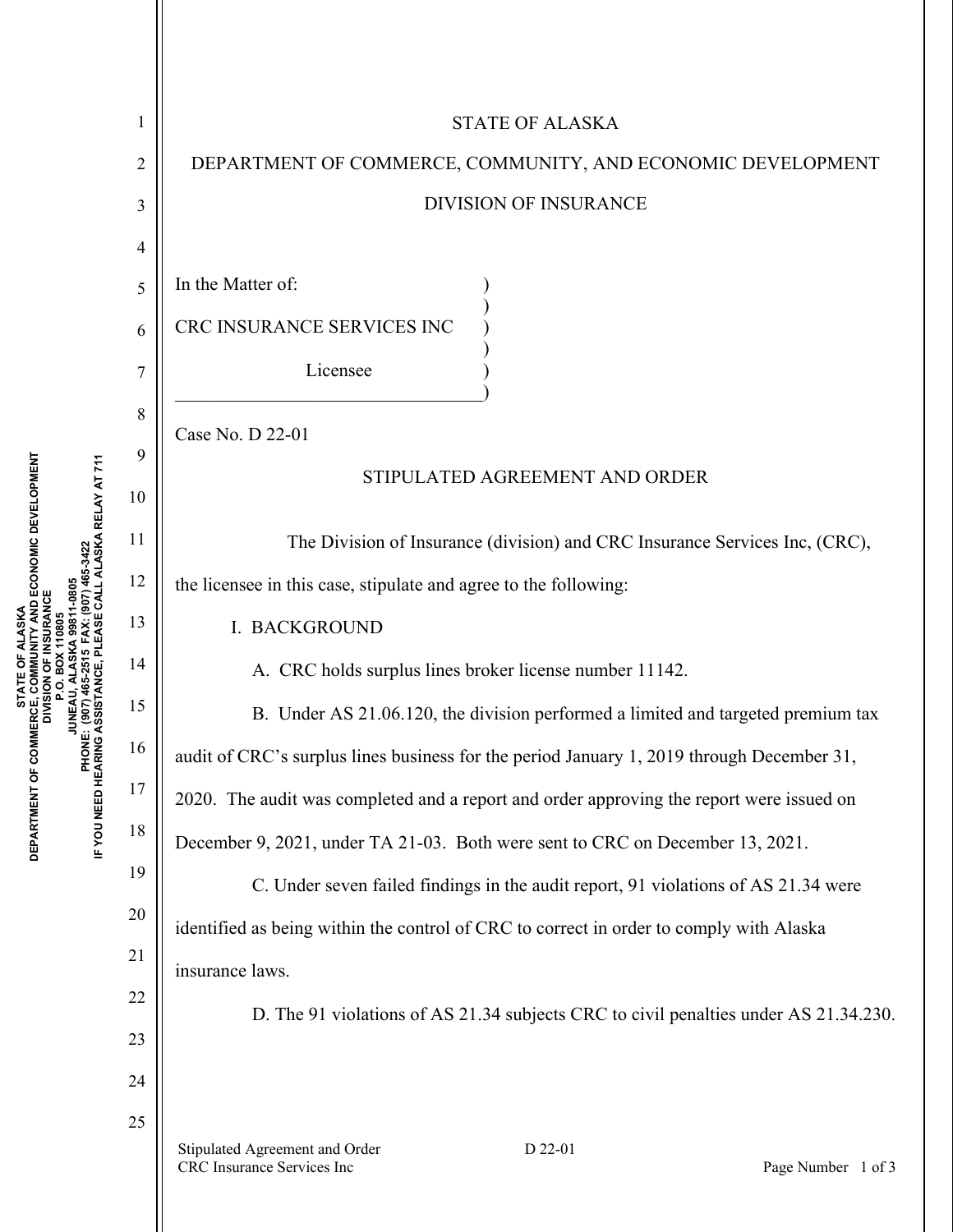## II. TERMS OF AGREEMENT

1

2

3

4

5

6

7

8

9

10

11

12

13

14

15

16

17

18

19

20

21

22

23

24

25

 1. The division agrees that the next audit performed on CRC related hereto will exclude any quarter ending before July 1, 2022.

 2. For the TA 21-03 audit violations, CRC agrees to pay a civil penalty under AS 21.34.230 in the amount of \$70,000 with \$35,000 suspended. The unsuspended penalty of \$35,000 is payable within three months of the date that CRC is notified the director has signed the order approving this agreement.

 3. In the event CRC is found to have violations of the Alaska insurance laws during the next audit resulting in failed findings, the suspended portion of the penalty referenced in paragraph 2 will be reinstated. CRC also will be subject to any and all sanctions authorized by the insurance laws including imposing additional penalties.

 4. By signing this agreement, CRC understands and agrees that any failure to comply with the terms of this agreement may be grounds to revoke, suspend, or non-renew Alaska surplus lines broker license number 11142.

 5. CRC understands that this agreement is not binding on the parties unless and until the director signs the order approving the agreement.

DATED: 1/24/2022

CRC INSURANCE SERVICES INC

 $By: \frac{1}{2}$   $\frac{1}{2}$   $\frac{1}{2}$   $\frac{1}{2}$   $\frac{1}{2}$   $\frac{1}{2}$ 

 Robert J Greenebaum Jr Compliance Officer